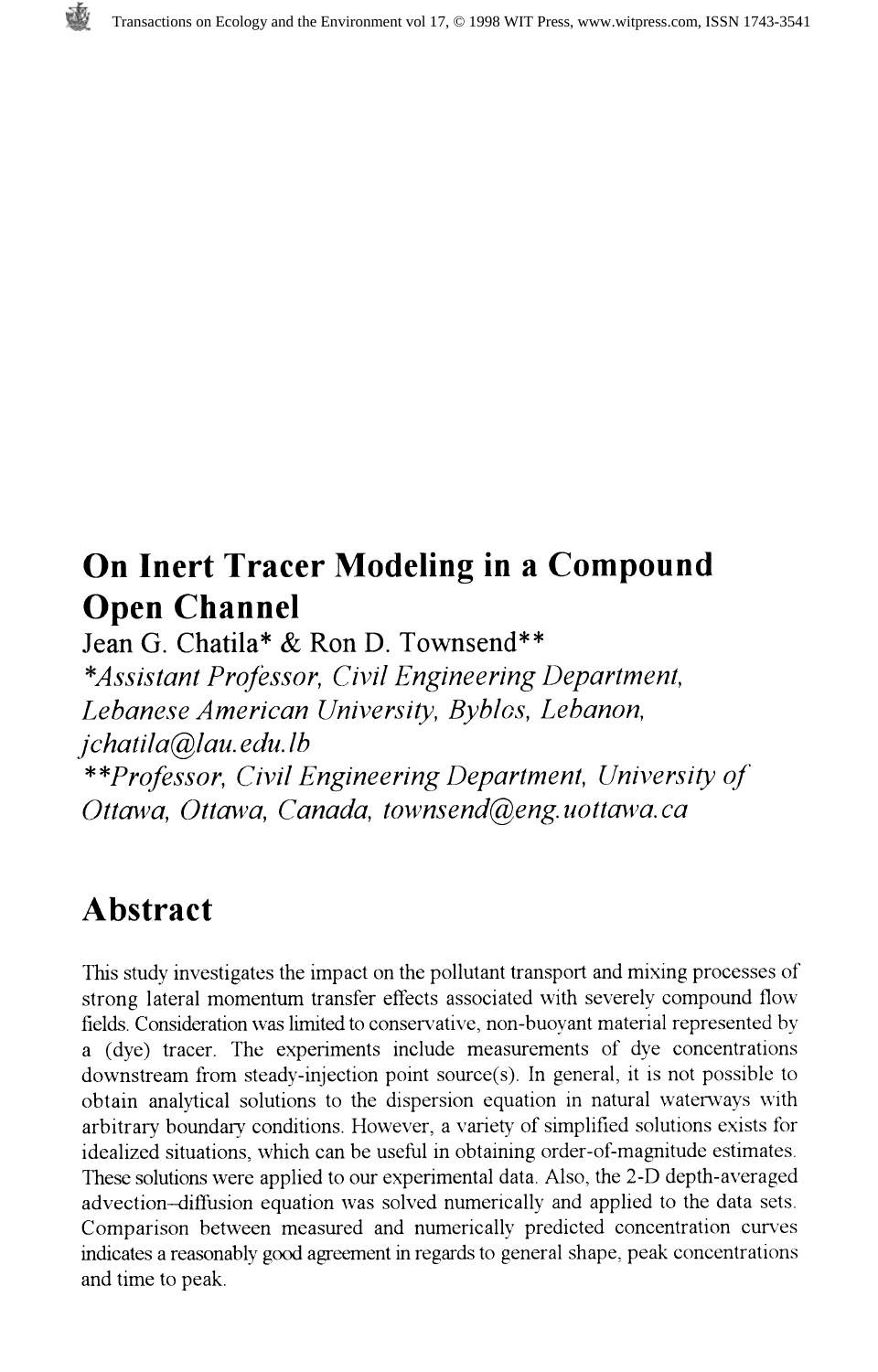Transactions on Ecology and the Environment vol 17, © 1998 WIT Press, www.witpress.com, ISSN 1743-3541

512 Computer Methods in Water Resources XII

# Introduction

When a substance is discharged into a body of water, it is often desirable to be able to predict the concentration of the materials downstream from the release point. A conservation equation for the discharged material can be used in this prediction. Applying such an equation requires that: (i) the general hydraulics of the stream; (ii) any physical, chemical, biological changes in the material; and (iii) the rates of mixing with respect to the velocity used in category (i) are known. In general, the results of channelflow simulations are often used as the hydrodynamic basis for water quality analysis and/or modeling. It is worth noting at this point that the literature indicates that there are still very few research papers dealing with tracer experiments in compound channels, e.g. Arnold et. al'. In general, simplified versions of the equations of continuity and momentum are applied to obtain a solution, e.g.  $Cunge^2$ . An example of such a simplification is dividing a compound channel into a series of stream tubes. Another example is determining the distribution of the eddy viscosity by a turbulence model, such as the depth-averaged k-e model, and neglecting inertia terms.

# Experimental Investigation

The experimental channel employed in this investigation was 29.25 m long x 0.79 m deep x 1.50 m wide on a bed slope of 0.0007. The channel had a simple rectangular cross-section, however, this was modified using aluminum sheeting to produce an asymmetrical compound shape. The main channel of the compound section is 0.79 m wide and the right-side flood plain is 0.71 m wide. The compound channel is shown in figure 1. The channel bottom is concrete and was painted with black asphalt to ensure uniform water tightness at the bottom or sides of the channel. The experiments involved measuring the concentration distribution downstream of instantaneous injection or a steady point source of tracer (Rhodamine WT) discharging into steady, uniform compound channel flows. However, due to space limitations, only steady-injections are reported. The function of the inlet multi-port diffuser pipe was to supply, with minimal disturbance, smooth entrance flow to the main channel and flood plain sections of the channel. Screens (mesh) and baffles were installed downstream of the diffuser to dissipate large-scale turbulence and secondary circulation in the entrance channel. The downstream end of the channel contained a transition section which conveyed the flow smoothly from the flood plain to the channel exit. While the discharge was varied in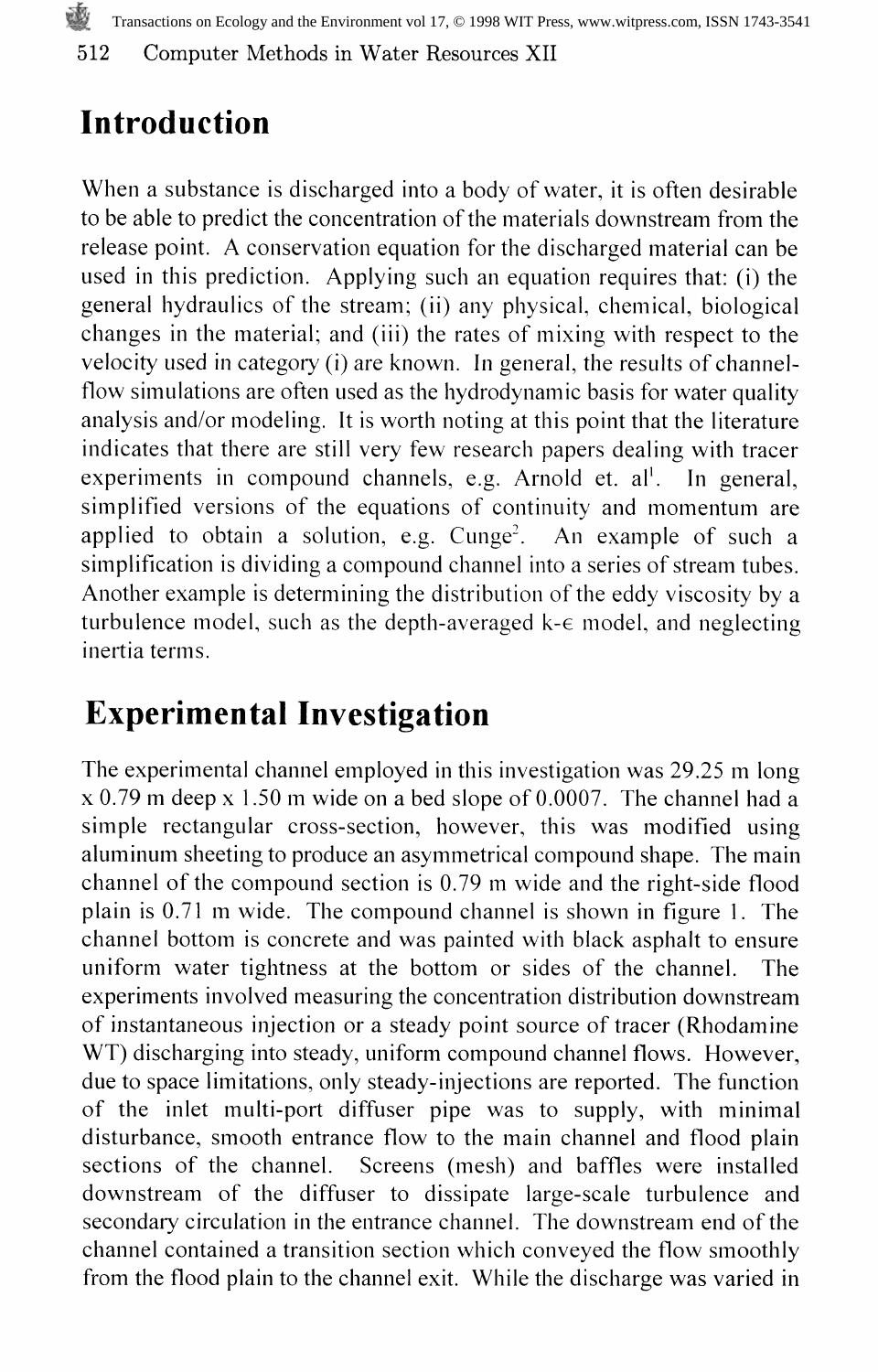the various experiments, the depth (d) on the flood plain was maintained at values below 0.35 of the main channel depth (D) throughout. Throughout the experiments, depths were measured with a point gauge mounted on the channel's instrument carriage. Although depth measurements were accurate to 0.1 mm, the unevenness of the flume floor demanded some degree of subjective judgement. Due to the small slope in the channel bottom, any error in setting uniform flow could cause substantial errors in the measurements and the consequent calculations. It is noted that meeting the criterion used to determine the existence of uniform flow was not without its difficulties. It was also important to have the velocity contours at two sections within the test reach similar. The downstream variable-height weir was used to adjust the water surface profile in order to have equal depth measurements at one station just upstream and another just downstream of the test section. This process was lengthy and required considerable patience and preciseness on the experimenter's part. Once nearly uniform flow was established in the vicinity of the test section, the other parameters were then measured. Velocity measurements were performed at two stations, one 12.25 m and the other 22.75 m from the channel entrance using a propeller-type current meter. Discharge was calculated using stream *gaging* procedure, e.g. Ranga-Raju<sup>3</sup>. The ideal tracer would be nontoxic, usable in small quantities, cost-effective, invisible, easy to measure at low concentrations, specific, and stable during the course of the study. Since Rhodamine WT meets all the above requirements it was used as the tracer in this study. For the mixing tests, the Rhodamine WT tracer solution was released at different rates and locations as specified in each test case. Release points were varied across the transverse direction and the vertical dimension of the compound channel to check the effect of point of release on the mixing properties of the tracer. Tracer injections were done at a station 7.75 m from the channel entrance where the inflow effect was relatively considered negligible. Different flow conditions and injection points were considered. For continuous steady injections, the dye injection was performed at different points in the main channel, near the main channel/flood plain interface, over the flood plain, or a combination of injectors where more than one injector was used and the injection rates were measured in each. The Reynolds numbers over the main channel and the flood plain zone were always in the *fully-developed turbulent* range. Samples were collected by direct pumping and the upstream and downstream stations using 4 variable-speed pumps with 8 sampling ports. The intake velocity was adjusted, by trial and error, to a value approximately equal to the average local stream velocity. A Turner Designs Model 10-AU fluorometer, which had to be calibrated, was used in the study.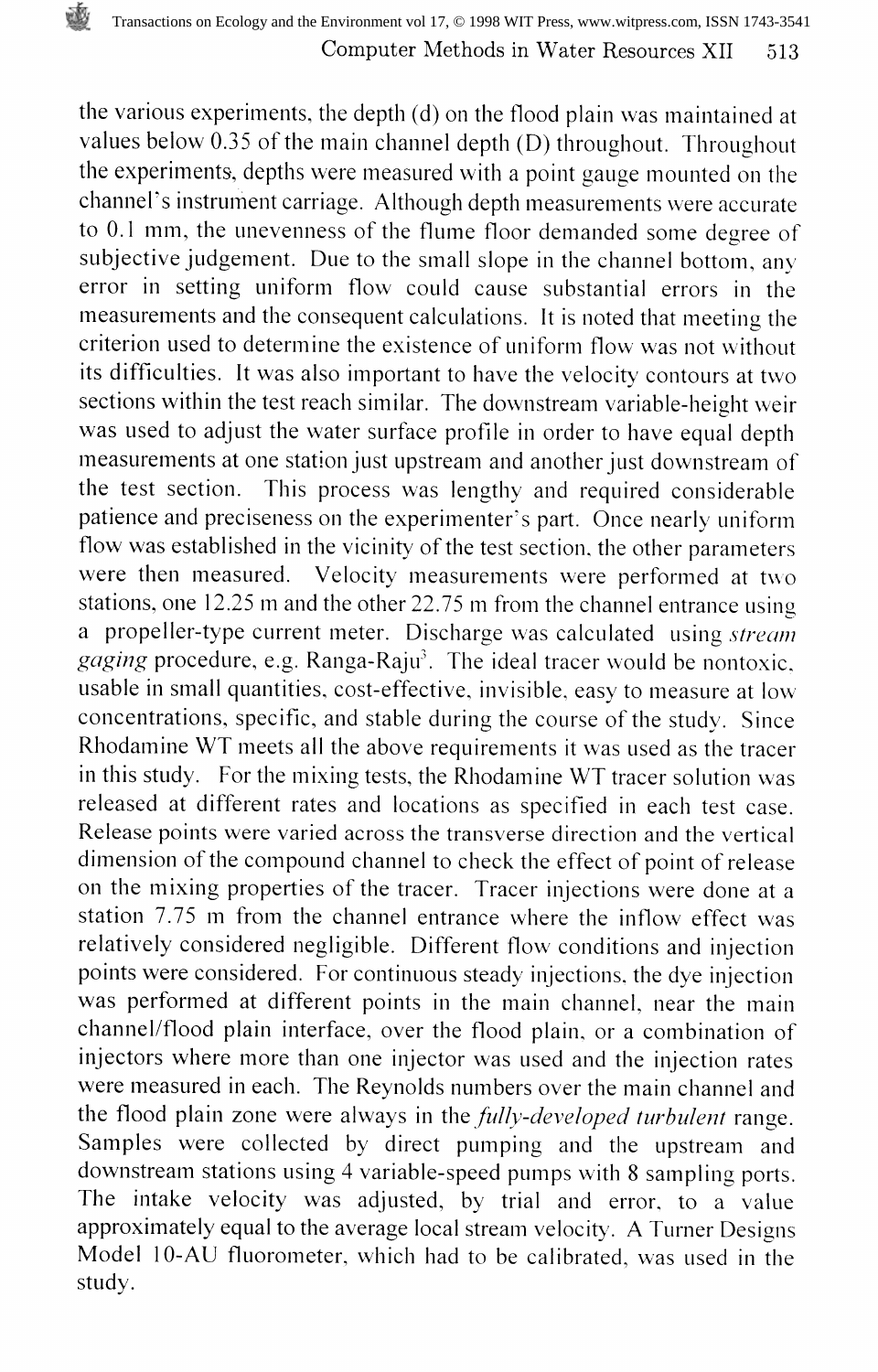514 Computer Methods in Water Resources XII Transactions on Ecology and the Environment vol 17, © 1998 WIT Press, www.witpress.com, ISSN 1743-3541

### Computations

In general, it is not possible to obtain analytical solutions to the dispersion equation in natural waterways with arbitrary boundary conditions. However, a variety of simplified solutions exists for idealized situations, which can be useful in obtaining order-of-magnitude estimates. Dye concentrations were predicted using simplified analytical solutions of the corresponding partial differential equations. These equations are usually applied for limited situations where many simplifying assumptions are involved, e.g. Ranga-Raju<sup>3</sup>. Also, a 2-D finite-difference mathematical model has been developed for simulating pollutant transport in compound open-channels, e.g. Chatila and Townsend<sup>4</sup>. The model, which couples depth-averaged (depth-integrated) versions of the classical 3-D Navier-Stokes equations with a similar form of the advection-diffusion equation, also incorporates the constant eddy-viscosity model in its formulation. Calibration of the model was performed by adapting the model to our laboratory compound channel configuration and identifying the various coefficient values by applying the model to a representative data set. Validation studies were then performed by comparing the model output to experimental data of pollutant transport simulated through various dvetracer studies performed in the channel described in this paper.

# **Results**

With regards to the experimental data, figure 2 shows sample cross-stream distributions of the depth-averaged longitudinal velocity (U) in our compound channel, for small  $d/D = 0.15$  and large  $d/D = 0.43$ , which are within and outside the accepted range for generating the typical compound channel characteristic of strong lateral momentum transfer LMT effects (i.e.  $0 \le d/D \le 0.35$ ). Referring to  $d/D = 0.15$ , the large cross-stream gradient in U (i.e. $\partial U/\partial y$ ) in the vicinity of the channel junction is an indicator of the strong LMT associated with this region of high shear flow. On the other hand, when mean flow velocity in the flood plain approaches that in the main channel ( $d/D = 0.43$ ),  $\partial U/\partial y$  (and hence LMT-effects) in the junction region is much smaller. The same phenomenon was also observed by Bhowmik and Demissie $\delta$ .

Upon inspection of the horizontal variation in dye concentration with time, it can be concluded that proper mixing is not occurring in the transverse direction, (figure 3). Provided that injection of the dye was restricted to the main channel, high concentrations of dye were observed at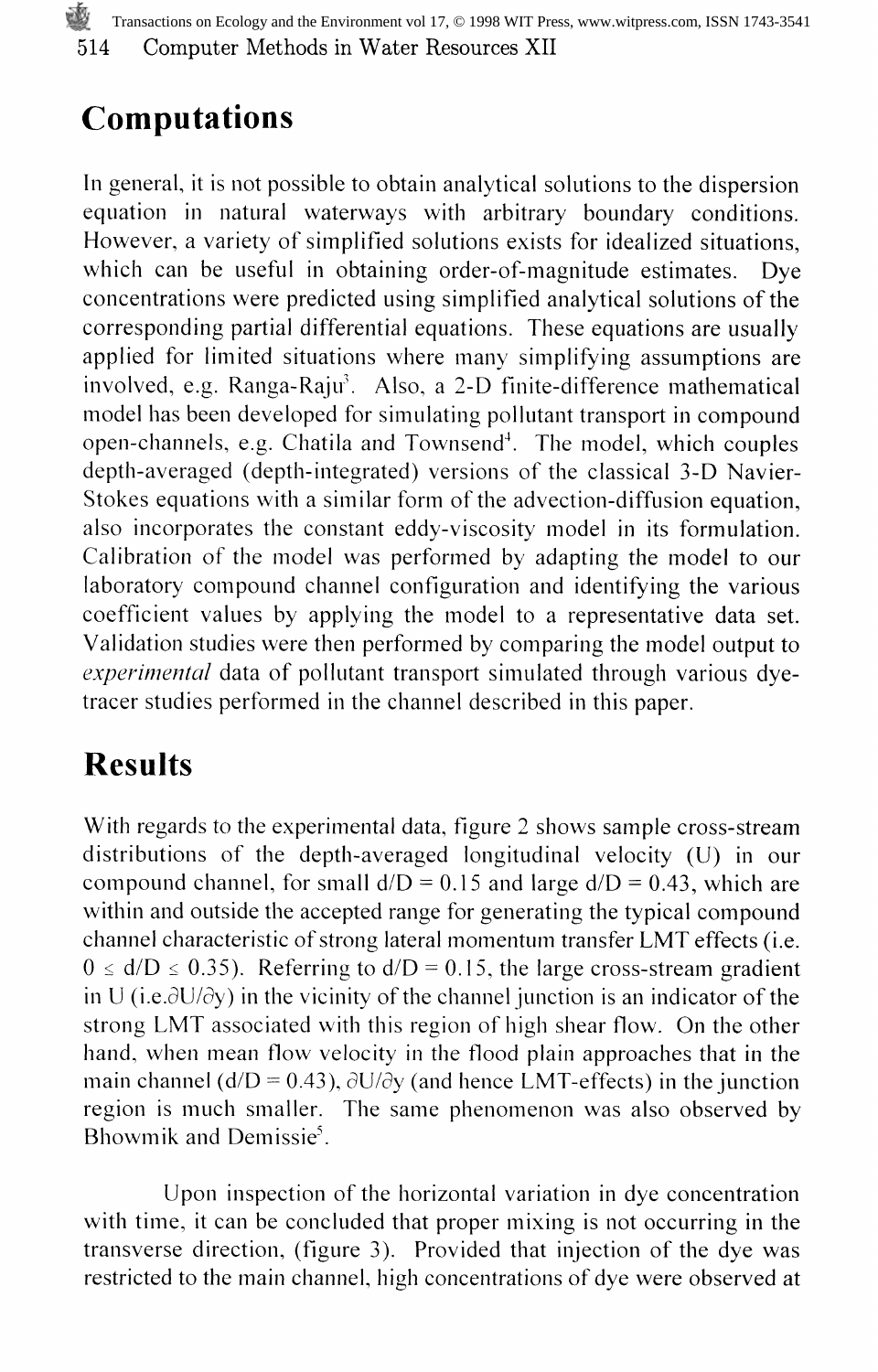the first and second sampling stations (in the main channel) and rather low concentrations were observed at the other two sampling stations. Changing the location of the injection point significantly affected both longitudinal and transverse diffusion of dye in the channel.

In applying the simplified solutions to the data, the predicted values of concentrations are far from the measured and the model simulated values. Figures 4 and 5 compare predicted and measured concentrations. Clearly, concentrations are over-estimated in the main channel and considerably under-predicted over the flood plain zone using the simplified solutions.

Comparison between the measured and model-predicted dye concentration curves shows reasonable agreement in the general shapes of the curves, in the peak concentrations and times to peak, (figures 4 and 5). Inspection of the simulated dye concentrations indicates that the model slightly over-estimates observed values and especially the peak values. However, there is no indication of time delay or phase shift between the observed and simulated peak values. The observed and simulated flow depths and dye concentrations have similar times to peak.

# Summary

A laboratory data was generated through dye-tracer studies performed in a large compound-shaped channel of the Hydraulics Laboratory, University of Ottawa. The experiments included measurements of dye concentrations at various stations downstream of continuous injection point sources. A developed numerical model was used as a useful tool for predicting concentration of injections of inert pollutants. Comparison between measured and predicted concentration curves indicated a reasonable level of agreement in the general shapes of the concentration curves, the peak concentrations, and the times to peak.

# References

- [1] Arnold, U.; Pasche, E.; and Riouve, G., 1985, Mixing in Rivers with Compound Cross-section, Proc. 21<sup>st</sup> Congress of IAHR, Melbourne, Vol. 2, pp. 167-172.
- [2] Cunge, J.A., 1975, Unsteady Flow in Open Channels, Water Resources Publications, Fort Collins, Colorado.
- [3] Ranga-Raju, K.G., 1993, Flow Through Open Channels, second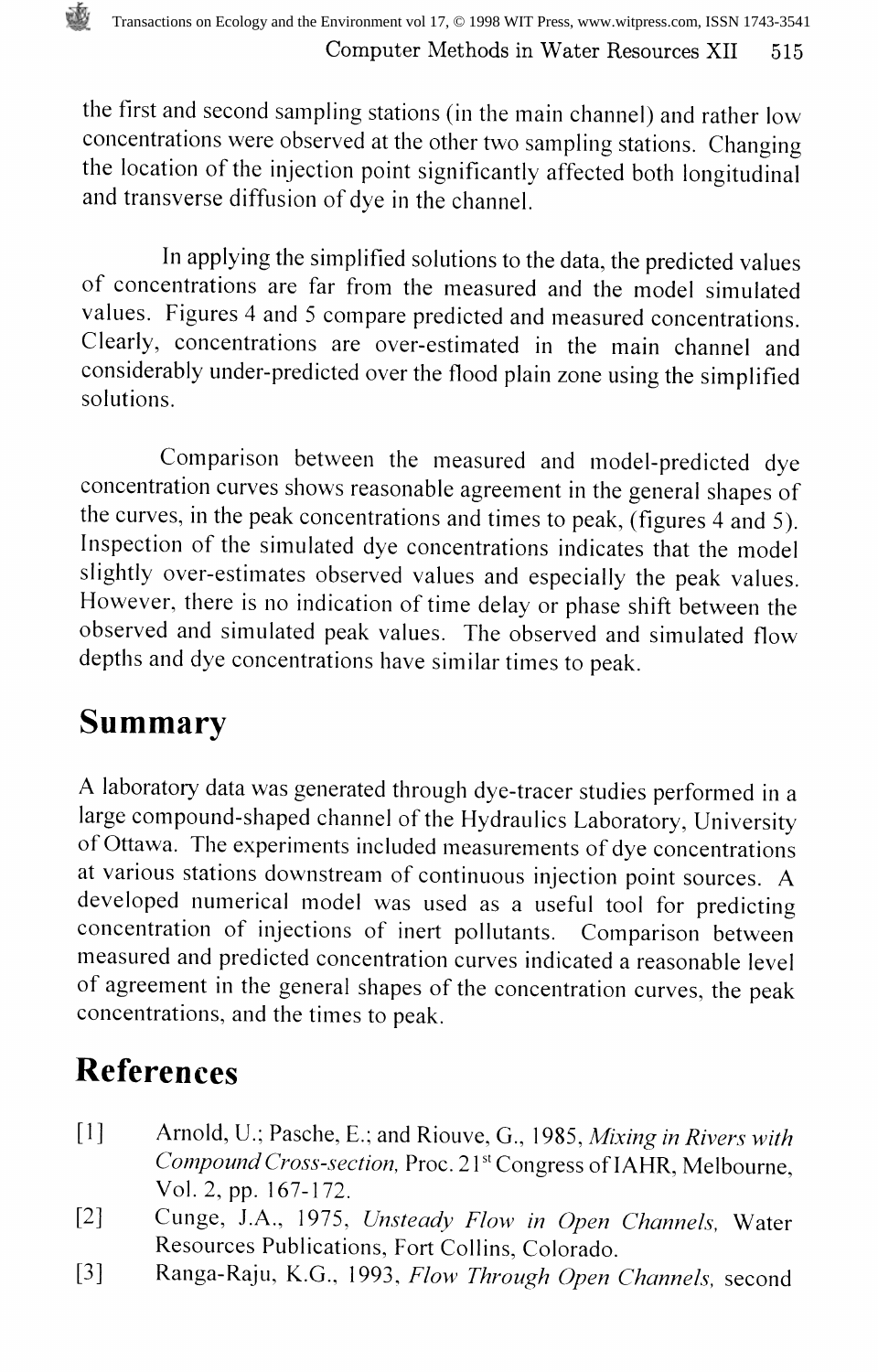#### 516 Computer Methods in Water Resources XII

edition, Tata McGraw Hill Company Limited, New Delhi.

- [4] Chatila. J.G., and Townsend, R.D., Modeling Pollutant Transport in Compound Open Channels, paper submitted for possible publication in the Canadian Journal of Civil Engineering.
- [5] Bhowmik, N.G.; and Demissie, M., 1982, Carrying Capacity of Flood Plains, Journal of the Hydraulics Division, American Society for Civil Engineers, Vol. 108, No. HY3, pp. 443-453.



Figure 2 Cross-stream variation of longitudinal velocity.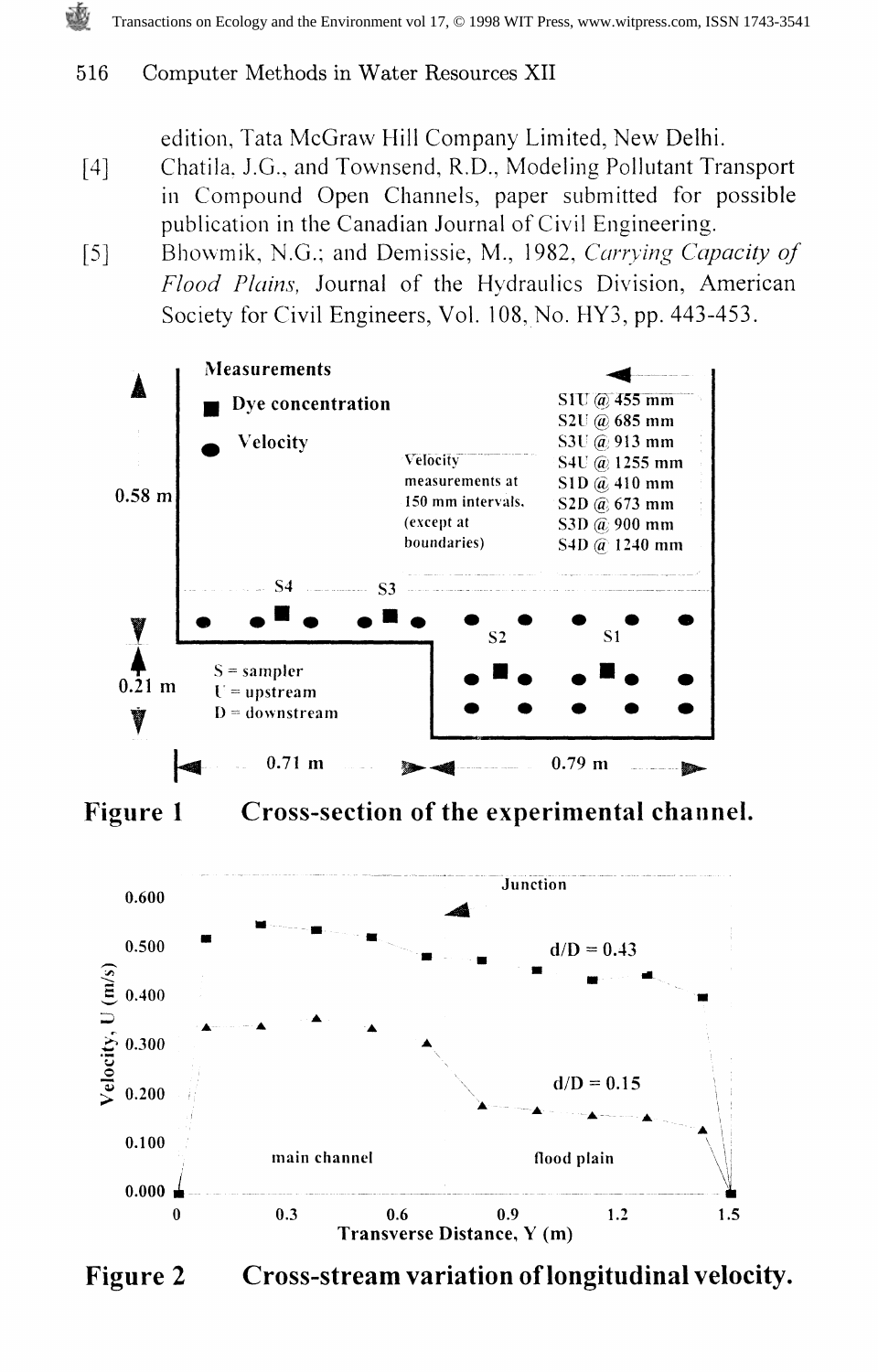#### Computer Methods in Water Resources XII 517



#### Figure 3 Cross-stream variation of dye concentration with time at: (a) upstream sampling station, (b) downstream sampling station, (for  $d/D = 0.29$ ).